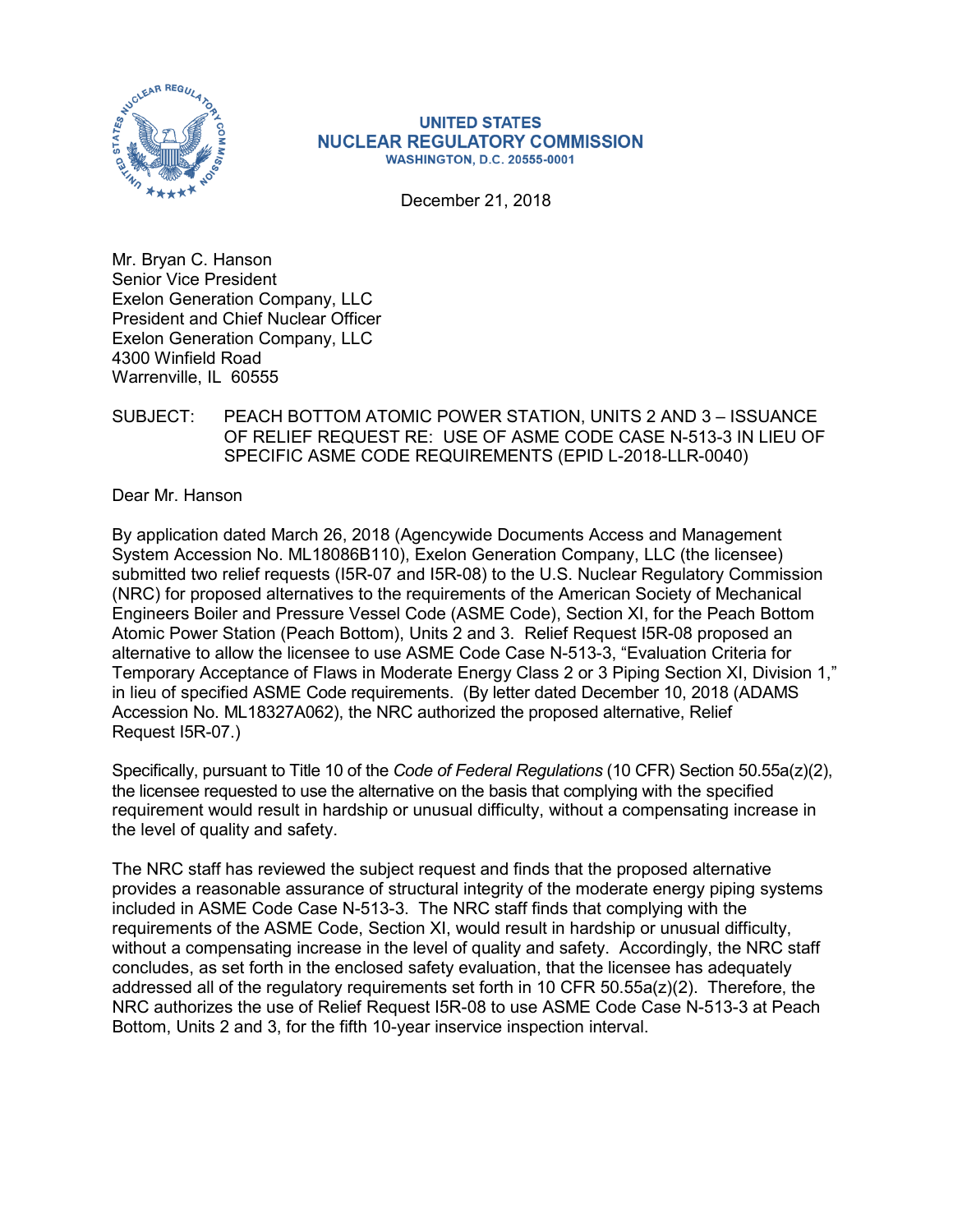All other requirements of the ASME Code, Section XI, for which relief has not been specifically requested and authorized by the NRC staff remain applicable, including third party review by the Authorized Nuclear Inservice Inspector.

If you have any questions please contact the Peach Bottom Project Manager, Jennifer Tobin, at 301-415-2328 or [Jennifer.Tobin@nrc.gov.](mailto:Jennifer.Tobin@nrc.gov)

Sincerely,

James G. Danna Digitally signed by James G.<br>Date: 2018.12.21 10:50:26 -05'00'

James G. Danna, Chief Plant Licensing Branch 1 Division of Operating Reactor Licensing Office of Nuclear Reactor Regulation

Docket Nos. 50-277 and 50-278

Enclosure: Safety Evaluation

cc: Listserv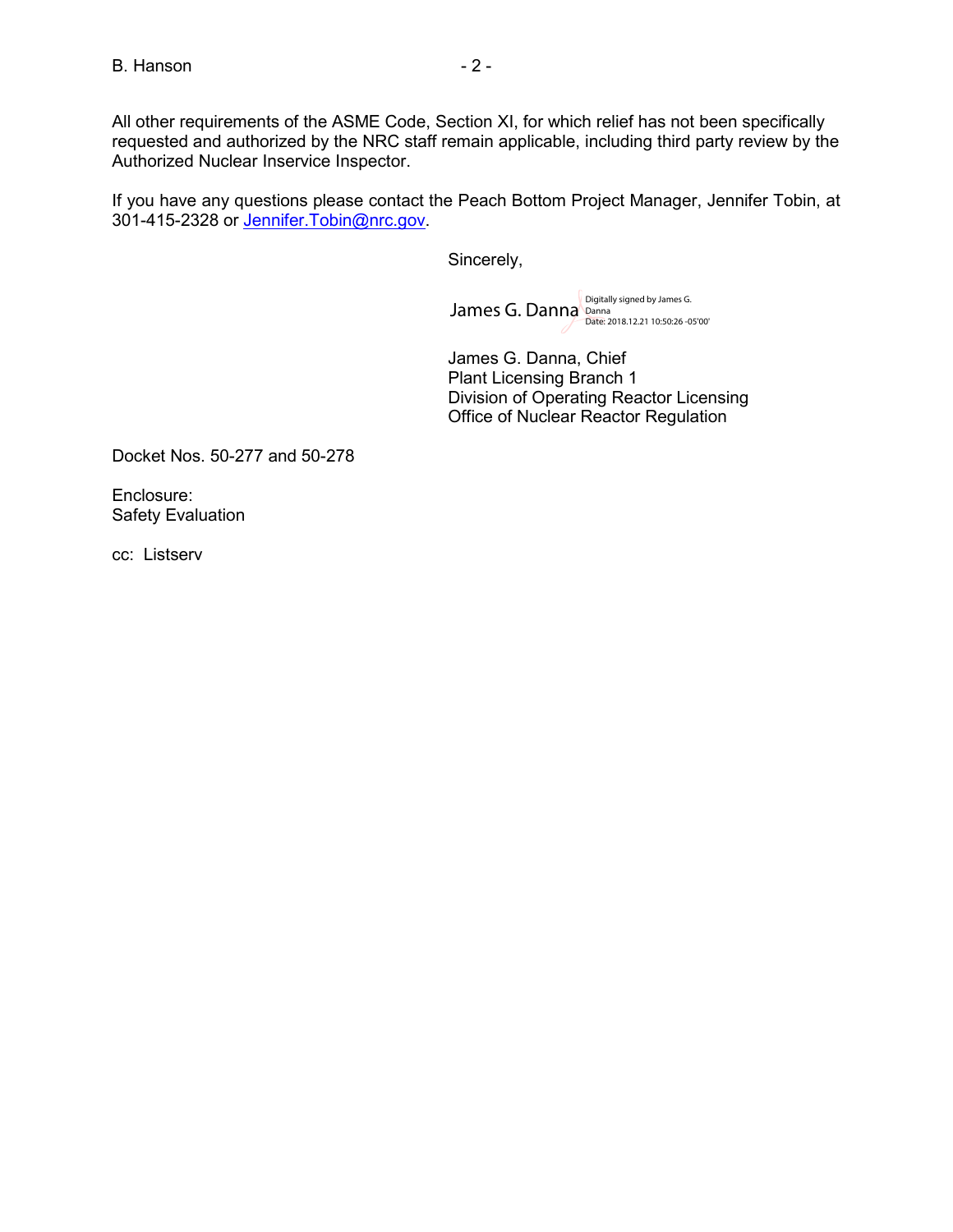

#### **UNITED STATES NUCLEAR REGULATORY COMMISSION WASHINGTON, D.C. 20555-0001**

# SAFETY EVALUATION BY THE OFFICE OF NUCLEAR REACTOR REGULATION

# RELIEF REQUEST I5R-08, REGARDING ALTERNATIVE REPAIR

# FOR HIGH PRESSURE SERVICE WATER SYSTEM PIPING

# EXELON GENERATION COMPANY, LLC

# PEACH BOTTOM ATOMIC POWER STATION, UNITS 2 AND 3

## DOCKET NOS. 50-277 AND 50-278

## 1.0 INTRODUCTION

By application dated March 26, 2018 (Agencywide Documents Access and Management System (ADAMS) Accession No. ML18086B110), Exelon Generation Company, LLC (the licensee) submitted a request to the U.S. Nuclear Regulatory Commission (NRC) for a proposed alternative, Relief Request I5R-08, to the requirements of the American Society of Mechanical Engineers Boiler and Pressure Vessel Code (ASME Code), Section XI, for the Peach Bottom Atomic Power Station (Peach Bottom), Units 2 and 3. The proposed alternative would allow the licensee to use ASME Code Case N-513-3, "Evaluation Criteria for Temporary Acceptance of Flaws in Moderate Energy Class 2 or 3 Piping Section XI, Division 1," in lieu of specified ASME Code requirements.

Specifically, pursuant to Title 10 of the *Code of Federal Regulations* (10 CFR) Section 50.55a(z)(2), the licensee requested to use the alternative ASME Code Case N-513-3 to temporarily accept degraded piping on the basis that complying with the specified ASME Code requirement to repair the degraded piping would result in hardship or unusual difficulty, without a compensating increase in the level of quality and safety.

## 2.0 REGULATORY EVALUATION

The licensee's request proposes an alternative to the requirements of the ASME Code, Section XI, Article IWD-3000.

Adherence to Section XI of the ASME Code is mandated by 10 CFR 50.55a(g)(4), which states, in part, that ASME Code Class 1, 2, and 3 components (including supports) will meet the requirements, except the design and access provisions and the preservice examination requirements, set forth in the ASME Code, Section XI.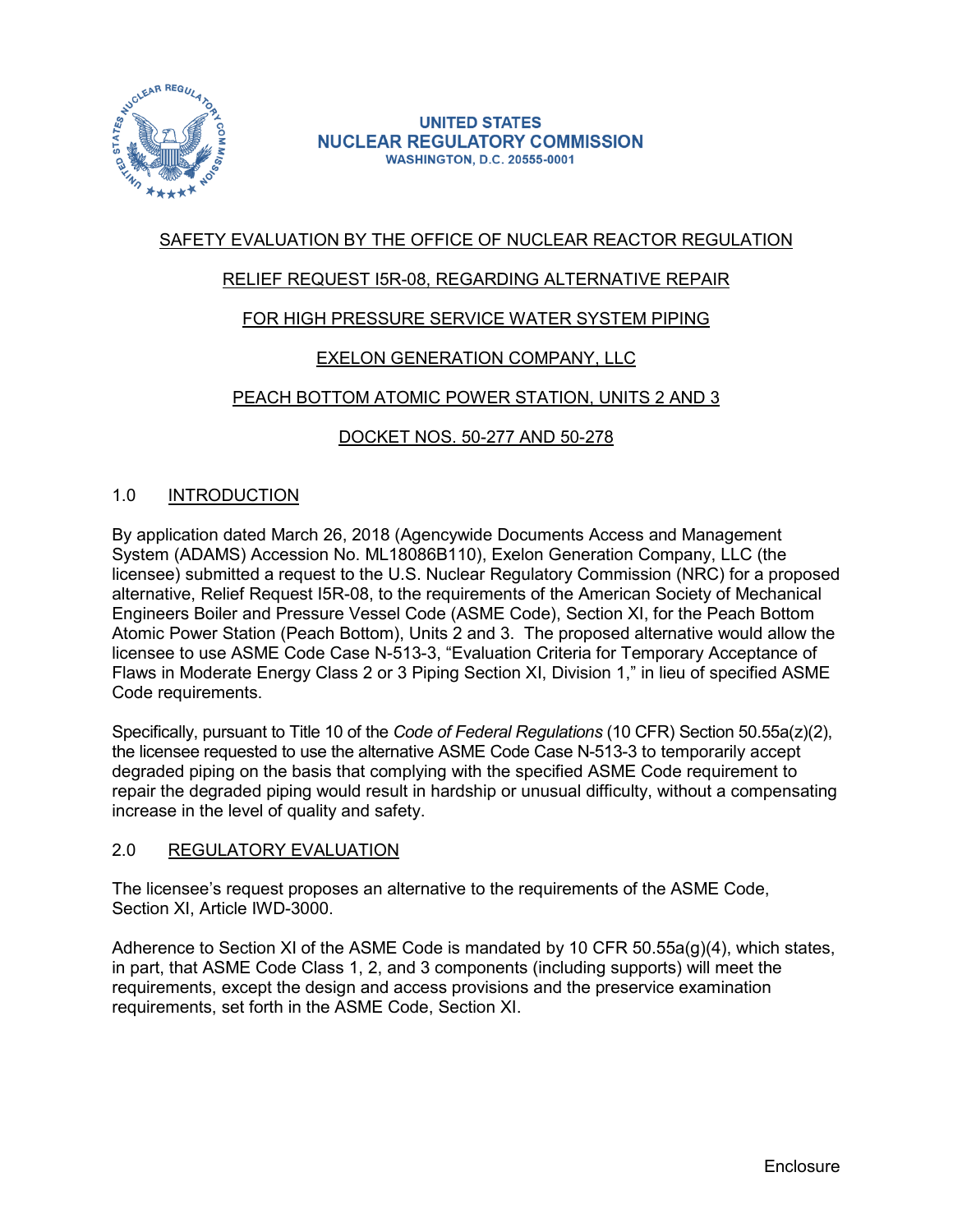Section 50.55a(z) to 10 CFR states, in part, that alternatives to the requirements of 10 CFR 50.55a(g) may be used when authorized by the NRC if the licensee demonstrates that: (1) the proposed alternative provides an acceptable level of quality and safety, or (2) compliance with the specified requirements would result in hardship or unusual difficulty, without a compensating increase in the level of quality and safety.

Based on the above, and subject to the following technical evaluation, the NRC staff finds that regulatory authority exists for the licensee to request the use of an alternative, and the NRC to authorize the proposed alternative.

# 3.0 TECHNICAL EVALUATION

## 3.1 ASME Code Components Affected

The affected components at Peach Bottom, Units 2 and 3, are ASME Code Class 2 and 3 moderate energy piping systems, as described in Code Case N-513-3, Section 1, "Scope," whose maximum operating temperature does not exceed 200 degrees Fahrenheit (°F) and whose operating pressure does not exceed 275 pounds per square inch gauge (psig).

## 3.2 ASME Code Requirements

IWD-3120 of ASME Section XI requires that flaws exceeding the defined acceptance criteria be corrected by repair/replacement activities or evaluated and accepted by analytical evaluation. IWD-3130 of ASME Section XI requires that relevant conditions be subject to supplemental examination, corrective measures or repair/replacement activities, or evaluation and acceptance by analytical evaluation.

## 3.3 Applicable ASME Code Edition and Addenda

The Code of record for the fifth 10-year inservice inspection (ISI) interval at Peach Bottom, Units 2 and 3, is the ASME Code, Section XI, 2013 Edition. The fifth 10-year ISI interval is scheduled to begin on January 1, 2019, and end on December 31, 2028.

## 3.4 Licensee's Proposed Alternative

In lieu of repairing or replacing degraded piping in accordance with the ASME Code, Section XI, the licensee requested to apply modified Code Case N-513-3 to temporarily accept flaws in the ASME Code Class 3 high pressure service water (HPSW) system piping with a maximum operating pressure of 375 psig. The scope of Code Case N-513-3 is limited to piping with a maximum operating pressure of 275 psig. In addition, the licensee's proposed alternative includes a 5 gallon per minute (gpm) leakage limit. The licensee stated that the proposed alternative will be applied to HPSW piping with corrosion degradation only if ASME code repairs cannot be reasonably completed within the technical specification time limit.

The licensee stated that the analytical methods in Code Case N-513-3 are based on the ASME Section XI, Appendix C, "Evaluation of Flaws in Piping," with supplemental guidance in the Code case specific to through-wall flaws. The licensee noted that the ASME Section XI piping flaw evaluation methods do not place pressure or temperature limits for evaluation of flaws in piping. The licensee stated that the Code case analytical methods account for flaw length, depth, pipe material toughness, applied stresses, and use of safety factors. The licensee stated that there is no technical basis for limiting the use of the Code case to components operating at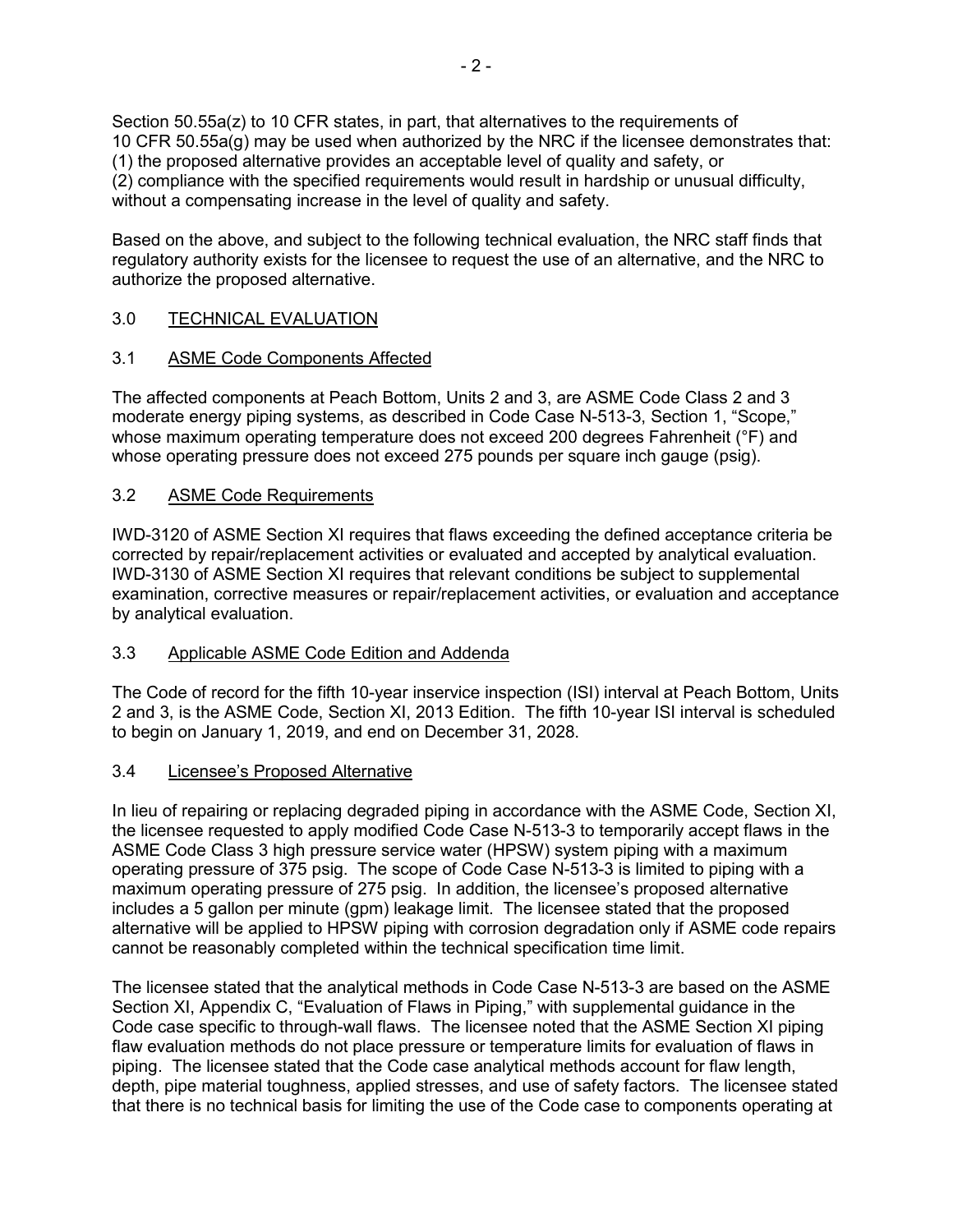275 psig or less. The licensee referenced the technical basis document, "Technical Basis for N-513-3 Scope Expansion to Higher Pressure," which it submitted in support of a similar proposed alternative for the fourth 10-year ISI interval at Peach Bottom, Units 2 and 3. The technical basis document is included in Enclosure 3 to Reference 4 (ADAMS Accession No. ML15036A487) of the licensee's March 26, 2018, letter.

## 3.5 Licensee's Basis for Proposed Alternative

The licensee's technical basis document referenced above compares using the evaluation methods in Code Case N-513-3 to evaluate flaws in piping operating at 275 psig and 375 psig. The technical basis document also compares jet thrust force in piping operating at 375 psig vs. 275 psig for given through-wall hole diameters. The licensee stated that it was determined that the Code case allowable flaw sizes by both the linear elastic fracture mechanics (LEFM) and branch reinforcement methods used in ASME Code Case N-513-3 were smaller at a pressure of 375 psig than those calculated using a pressure of 275 psig. The effects of jet thrust force were evaluated, and it was determined there was little difference in force for a 0.56-inch (in.) diameter flaw size at 275 psig vs. 375 psig. The study also determined that jet thrust force increases with increasing leakage rate and that it is appropriate to limit the application of this relief request to 375 psig.

ASME Code Case N-513-3 requires that the owner demonstrate system operability due to leakage. The licensee stated that the Code case does not demonstrate the consequences of leakage, so the owner is required to demonstrate leakage consequence/operability per operability procedures. The licensee stated that the scope of an operability evaluation needs to be sufficient to address the capability of the system, structure, and components to perform its specified safety function(s) from both the ASME Code Case N-513-3 structural perspective and leakage perspective.

As part of the proposed alternative, the licensee stated that it will apply a 5 gpm leakage limit to limit the effects of jet thrust force, even though its structural evaluation of the subject piping and leakage effects would allow a much higher leakage rate than 5 gpm. The licensee stated that any leakage, if present, will be limited to the leakage allowed by the evaluation or 5 gpm, whichever is lower.

The licensee noted that each residual heat removal (RHR) heat exchanger contains a tube-to-shell differential pressure alarm, which is the first indication that there is an internal leak resulting in cross-contamination from the RHR system to the HPSW system. Additionally, there are radiation monitors installed downstream of the HPSW system that indicate if there is crosssystem leakage. Between these alarms and established operations and chemistry procedures, the systems are maintained such that unacceptable RHR system leakage into the HPSW system does not occur. The licensee explained that piping through-wall leaks in an operating HPSW train would not contain unacceptable levels of radionuclides due to the actions described above to address system cross-contamination and maintaining the HPSW system at a higher operating pressure than the RHR system. These actions assure any HPSW piping through-wall leaks would not result in an increase in the probability of release of radionuclides to the environment.

# 3.6 Duration of Proposed Alternative

The licensee stated that the duration of the proposed alternative is the fifth 10-year ISI interval at Peach Bottom, Units 2 and 3, which is scheduled to begin on January 1, 2019, and end on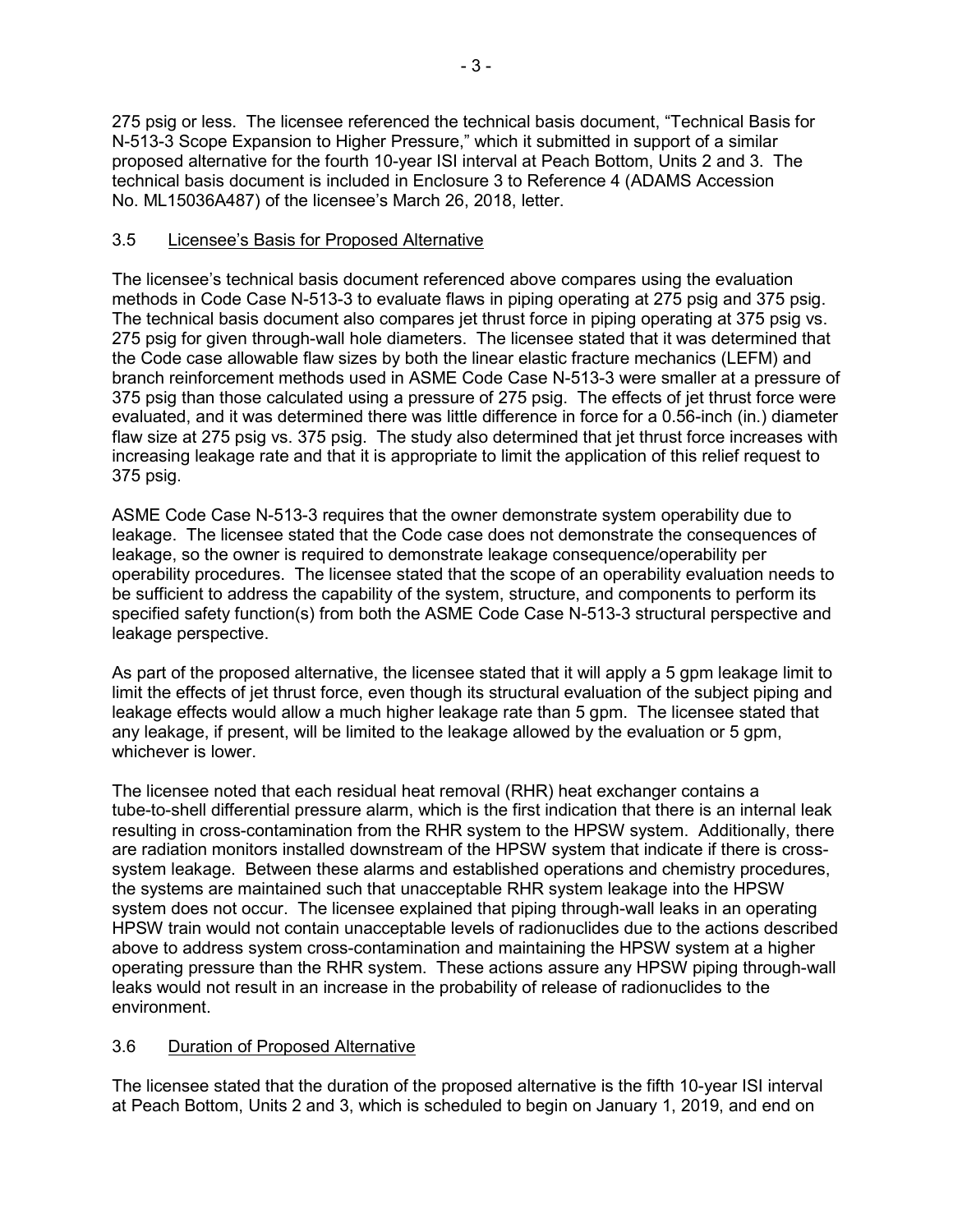December 31, 2028, or such time as the NRC approves Code Case N-513-3 in Regulatory Guide (RG) 1.147, "Inservice Inspection of Code Case Acceptability, ASME Section XI, Division 1," or other document. The licensee stated that if a flaw is evaluated near the end of the interval, and the next refueling outage is in the subsequent interval, the flaw may remain in service until the next refueling outage.

#### 4.0 NRC STAFF EVALUATION

#### Structural Integrity Analysis

Using the Code Case N-513-3 method, the licensee calculated the design minimum wall thickness, allowable flaw sizes, and cover thickness requirements for various pipe sizes under operating pressures of 275 psig and 375 psig.

Paragraph 3.2(b) of Code Case N-513-3 states that for nonplanar flaws, the pipe is acceptable when the remaining pipe thickness is greater than or equal to the minimum wall thickness. The licensee calculated the minimum wall thickness of 6-inch (in.), 12-in., and 24-in. pipe using Equation 4 of the Code case. The result shows that the increase in minimum required wall thickness would be 0.02 in. for the 6-in. pipe, 0.04 in. for the 12-in. pipe, and 0.08 in. for the 24-in. pipe, based on a pressure of 375 psig in lieu of 275 psig. The largest increase in minimum wall thickness in the calculations performed by the licensee is for 24-in. pipe, which would require a relatively small increase in additional wall thickness. The NRC staff notes that Equation 4 of the Code case is consistent with the method used to determine minimum wall thickness in accordance with the ASME Code, Section III, Subsections NC and ND. Based on the above, the NRC staff finds that the methods described in the relief request are consistent with the Code case and are acceptable to determine the minimum wall thickness at 375 psig for flaw evaluations conducted in accordance with Code Case N-513-3.

Code Case N-513-3, paragraph 3.2(c), permits through-wall openings along a portion of pipe, with a thinned wall to be evaluated by the branch reinforcement method. The licensee calculated and plotted the required remaining ligament average thickness (Equation 9 of the Code case) vs. the adjusted diameter of the leaking hole (Equation 8 of the Code case) for 275 psig and 375 psig. The plot provided by the licensee shows that the change in the average cover thickness (remaining ligament average thickness) as a function of the adjusted diameter, for 375 psig vs. 275 psig is relatively low. For typical modeled openings less than 1 inch, the licensee stated that the change in required cover thickness is less than 0.010 in. The NRC staff notes that the branch reinforcement method described in paragraph 3.2 (c) is based on branch reinforcement opening design requirements in the ASME Code, Section III. Based on the above, the NRC staff finds that the proposed alternative is consistent with the methods described in paragraph 3.2(c) and is acceptable to determine flaws in pipe operating at pressures up to 375 psig, because the change in required average cover thickness at 375 psig vs. 275 psig is small, and the branch reinforcement methodologies in paragraph 3.2(c) are based on branch reinforcement design requirements in the ASME Code, Section III.

The licensee provided a plot of the jet force (pound-force (lbf)) for various through-wall hole diameters up to 1.5 in at 275 psig and 375 psig. The plot shows that the difference in jet force between 275 psig and 375 psig for hole diameters up to 0.5 in. is small. For a 0.5-in. diameter hole, the NRC staff calculated a jet force of 187.5 lbf at 375 psig vs. 137.5 lbf at 275 psig. A significant change in jet force is only seen in through-wall holes considerably larger than 0.5 in. The licensee calculated a leakage rate of 90 gallons per minute (gpm) for a 0.5-in. diameter hole at 375 psig.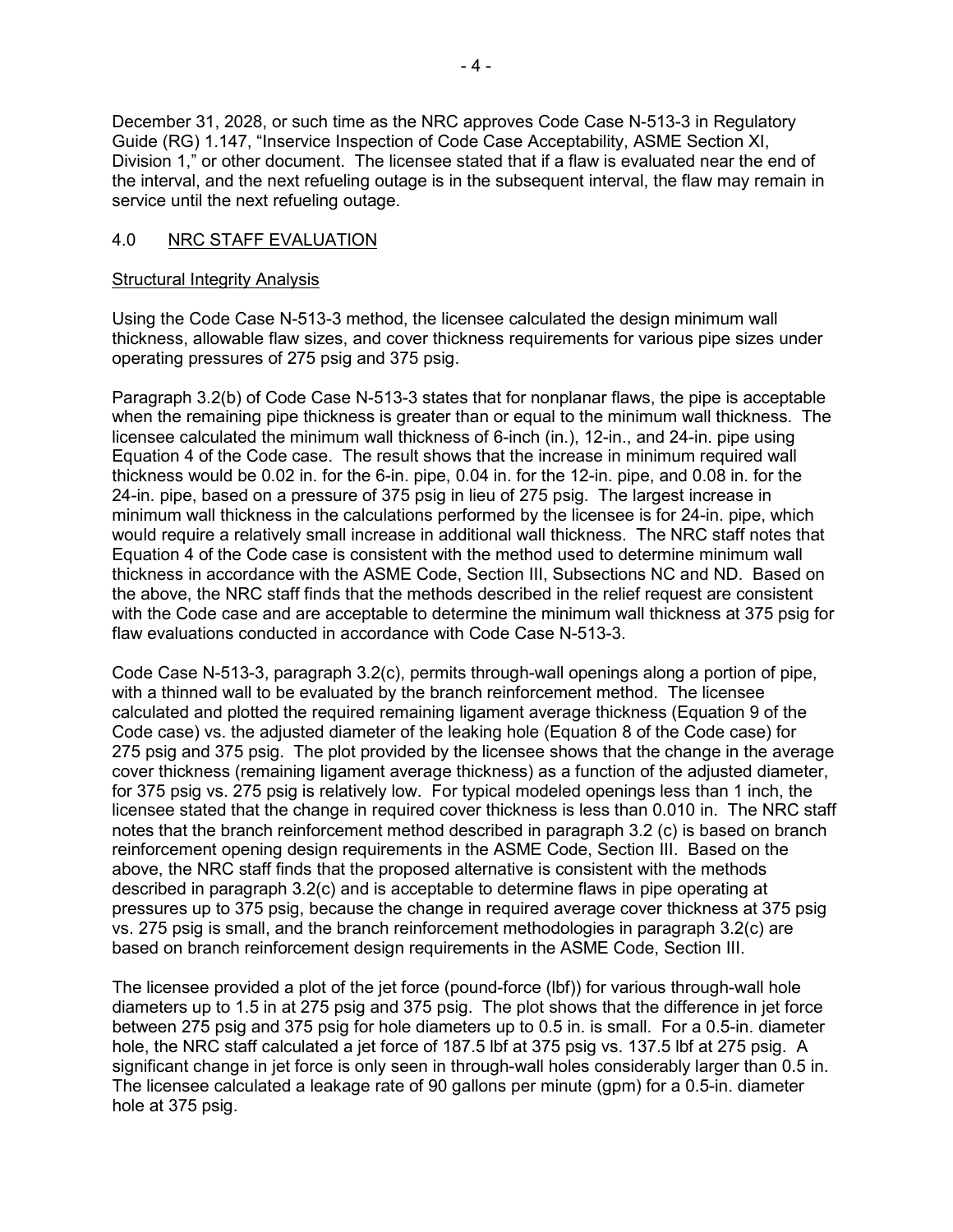Code Case N-513-3 does not contain leakage limits for components with through-wall flaws. The NRC staff notes that at 375 psig, leakage rates could increase significantly in a relatively short period of time. A larger diameter hole results in additional jet thrust forces and leakage, which can impact system operability and surrounding equipment due to flooding or cooling water spray. The proposed alternative limits the leak rate to no more than 5 gpm for the subject piping. The NRC staff finds that this leakage limit will provide additional restriction on the flaw size in the subject pipes because a relatively small through-wall flaw could easily exceed 5 gpm at a pipe system pressure of 375 psig. The NRC staff finds that the licensee's approach of applying a leakage limit of 5 gpm is acceptable because it will provide sufficient time for corrective measures to be taken before significant increases in leakage erodes defense-in-depth, which could lead to adverse consequences.

Code Case N-513-3, paragraph 3.2(d), permits through-wall openings along a portion of pipe with a thinned wall to be evaluated as two independent planar through-wall flaws, one oriented in the axial direction and the other oriented in the circumferential direction. Following the Code case guidance, the licensee performed an LEFM evaluation for 6-in., 12-in., and 24-in. pipe to determine maximum allowable flaw sizes at 275 psig and 375 psig. The evaluation methods provided in the Code case are based on the ASME Code, Section XI, Appendix C. As expected, the maximum permitted flaw size decreased for evaluations performed at the higher pressure of 375 psig, and the most notable change was for flaws in the axial direction due to the hoop stress, which for a given pressure is twice that of axial stress. The decrease in allowable flaw size calculated by the licensee is small when compared to the pipe size. The NRC staff determines that the LEFM methods used in the Code case are consistent with the ASME Code, Section XI, which are not limited by pressure. Based on the above, the NRC staff finds that the methods described in paragraph 3.2(d), as described by the licensee in the relief request, are acceptable to determine acceptable flaw sizes in pipe operating at pressures up to 375 psig.

Peach Bottom, Units 2 and 3, have differential pressure alarms and radiation monitors that can detect leakage that could result in cross-contamination from the RHR system to the HPSW system. These alarms, coupled with established operations and chemistry procedures, will provide appropriate monitoring of the piping systems for cross-contamination and prevent release of radionuclides to the environment. Therefore, the NRC staff finds acceptable that the licensee has established defense-in-depth measures to protect the HPSW system when the relief request is used to disposition a flaw in the HPSW pipe.

In order to temporarily accept a degraded pipe to remain in service, Code Case N-513-3 requires a licensee to perform flaw characterization, flaw evaluation, periodic monitoring, and extent of condition examinations. The NRC staff focused its review of the proposed alternative as it relates to flaw evaluation and periodic monitoring, which could be impacted by the 100 psig increase in maximum operating pressure. The NRC staff finds that flaw characterization and extent of conditions examinations are not impacted by the increase in pressure because they do not contain any aspects that are dependent on operating pressure. The increase in operating pressure could impact the flaw evaluation and determination of structural integrity. It could also impact the frequency of periodic monitoring due to shorter times needed to increase leakage significantly due to an approximately 36 percent increase in maximum operating pressure beyond the current permissible limit of 275 psig.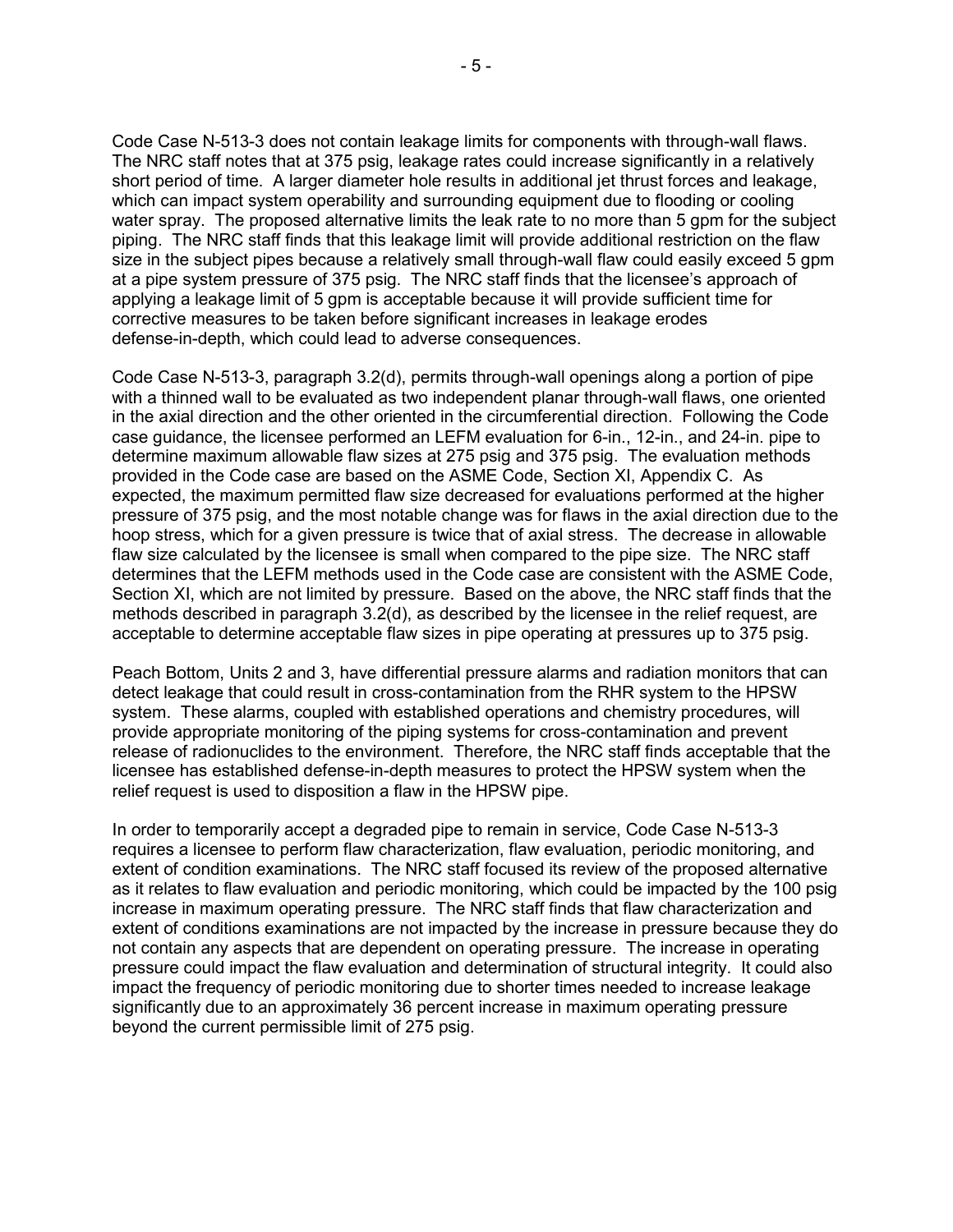#### Hardship Justification

The NRC staff finds that shutting down a unit to repair the HPSW piping during normal operation would increase the potential of an unnecessary transient, resulting in undue hardship. The NRC staff determines that no significant compensating increase in the level of quality and safety would be gained by performing an ASME Code repair if degradation occurs during normal operation.

#### Technical Summary

Code Case N-513-3 is acceptable to the NRC for generic use by licensees with one condition, as listed in RG 1.147, Revision 18. The condition in RG 1.147 states, "The repair or replacement activity temporarily deferred under the provisions of this Code Case shall be performed during the next scheduled outage." The licensee's proposed alternative meets this condition. The license intends to utilize Code Case N-513-3 on HPSW piping up to a maximum of 375 psig operating pressure. The scope of Code Case N-513-3 limits its use to systems operating at a pressure no greater that 275 psig and a temperature no greater than 200 °F. The licensee intends to follow the Code case except for the 100 psig increase in maximum operating pressure to 375 psig.

#### 5.0 CONCLUSION

As set forth above, the NRC staff finds that the proposed alternative provides a reasonable assurance of structural integrity of the subject components, and that complying with IWD-3130 of the ASME Code, Section XI, would result in a hardship or unusual difficulty, without a compensating increase in the level of quality and safety. Accordingly, the staff concludes that the licensee has adequately addressed all of the regulatory requirements set forth in 10 CFR 50.55a(z)(2). Therefore, the NRC authorizes the use of Relief Request I5R-08 to use ASME Code Case N-513-3 at Peach Bottom, Units 2 and 3, for the fifth 10-year ISI interval.

All other requirements of the ASME Code, Section XI, for which relief has not been specifically requested and authorized by NRC staff remain applicable, including third-party review by the Authorized Nuclear Inservice Inspector.

Principal Contributor: R. Davis

Date: December 21, 2018